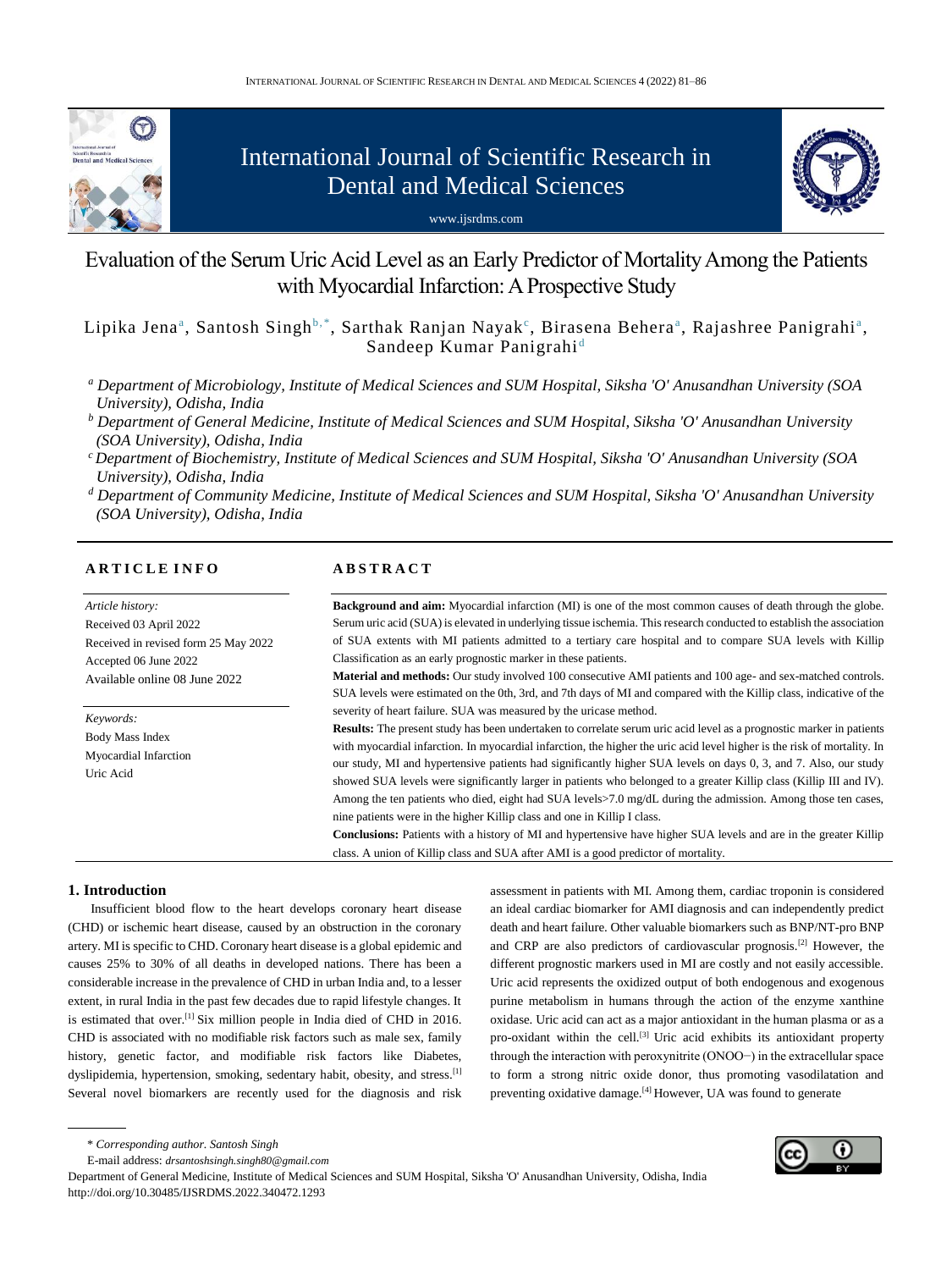superoxide and peroxide free radical, promote LDL oxidation, stimulate granulocyte adhesion to endothelium, and accumulate as a crystal within the atherosclerotic plaque.<sup>[5-9]</sup>Thus, uric acid's pro-oxidant and pro-inflammatory properties could be responsible for direct or indirect vascular injury, and elevated SUA may contribute to the pathogenesis of cardiovascular diseases. Adenosine is synthesized and released generally at a constant rate by myocardium and vascular myocytes. Adenosine on attachment to particular receptors causes relaxation of vascular smooth muscle and arteriolar vasodilatation.[10] Cardiac and visceral ischemia stimulates the increased production of adenosine, which plays a pivotal role in restoring the blood flow, thus restricting the ischemia.[11] Adenosine produced generally by the vascular smooth muscle is quickly degraded to uric acid, rapidly effluxing to the vascular lumen because of low intracellular pH and negative membrane potential.[12] Xanthine oxidase activity and uric acid production are grown in vivo under ischemic conditions, and therefore elevated SUA may be considered a marker of underlying tissue ischemia.<sup>[13]</sup> Uric acid may also trigger the RAS, contributing to vascular smooth cell growth, deterioration of arterial function, and stiffening.<sup>[14]</sup> It sounds fascinating that medical attention to chronic heart failure patients with allopurinol can reestablish the endothelial function.<sup>[15]</sup>The association between SUA and CVD is noticed not only with frank hyperuricemia (defined as >6mg/dL in the female and >7mg/dL in the male) but also with uric acid levels considered range increasing ( $>5.2$  to 5.5 mg/dL).<sup>[15-17]</sup> Pastre search papers have indicated that SUA levels become greater in cardiac failure.<sup>[18, 19]</sup> However, very few studies have analyzed the role of SUA as a prognostic factor in MI. Therefore, we want to evaluate the role of SUA as a prognostic marker in MI and its correlation with Killip classification.

#### **2. Material and methods**

It is a medical-based prospective observational study performed in tertiary care hospital, Bhubaneswar, Odisha, for one year. One hundred consecutive patients diagnosed with myocardial infarction meeting the inclusion and exclusion criteria admitted to the ICU were considered in the present study. Patient selection was based on the following criteria:

#### *Inclusion criteria*

- 1. Age > 18years.
- 2. Study presenting to the medical in between 24 hours of symptom onset.
- 3. Patients of myocardial infarction were diagnosed by
- (i) Elevated cardiac troponins

(ii)Anyone of the following: Typical angina or angina equivalent, ST and T segment abnormality, new-onset LBBB, and pathological Q wave.

#### *Exclusion criteria*

- 1. CKD
- 2. Gout
- 3. Hypothyroidism
- 4. Chronic alcoholic

5. Drugs responsible for increasing serum uric acid: Salicylates (>2gm/ day), diuretics, pyrazinamide, ethambutol, and methyldopa.

Associate to Killip class, patients' history was recorded, and physical examination was done. The routine investigations were done for all patients like Hb, CBC, ECG, chest X-ray, renal function tests, and liver function tests. The associated patients were followed up daily with regular physical examination and reference to vitals, presence of S3, and any new murmur, crepitation in the lung, or evidence of pulmonary edema. Any complications and resuscitative measures or procedures on the patient were noted. Hypertensive and Diabetes mellitus patients were diagnosed per the AHA (American Heart Association) 2017 guidelines and the ADA (American Diabetes Association) diagnosis criteria, respectively.20,21 Patients were followed up in the hospital at least for seven days. SUA level was measured during admission on the third and seventh days. Uric acid was measured in our laboratory by the uricase method, using COBAS Integra 400 plus analyzer. Before initiation, our institute's ethical committee approved this study. We took informed consent from all patients who were registered in the study.

# **3. Results**

Among the 100 patients with myocardial infarction, 61% were male, and 39% were female. The average age of cases was 56.34 ±4.499 years. Uric acid levels tested on the day of admission (D0) of the cases were  $5.091 \pm 1.374$ mg/dL. Among the cases, the male had uric acid of  $5.15 \pm 1.32$  mg/dL, and female cases had uric acid of  $5.04 \pm 1.41$  mg/dL, which was statistically nonsignificant (p = 0.705). Among the cases, the male had uric acid of 5.15  $\pm$ 1.32 mg/dL, and female cases had uric acid of  $5.04 \pm 1.41$  mg/dL, which was statistically non-significant ( $p = 0.705$ ). Uric acid levels in patients with different ECG diagnoses were recorded at the entry of all the patients and were found to be 6 (Table 1). Among the 100 cases, 19% had prior MI, and 81% had recent MI. Among the cases of prior MI, 63% were male, and 37% were female. Among the cases of recent MI, 55% were male and 45% female. The correlation coefficient between serum creatinine and uric acid was 0.189, indicating poor correlation (Fig. 1). Serum creatinine was measured at admission and compared among patients in lower (Killip's I and II) and higher Killip's class (Killip's III and IV). Patients in the higher Killip's class group had a statistically higher Cr level ( $p = 0.035$ ). The uric acid level of patients and the creatinine value at the time of admission were measured. Comparison of uric acid on day 0 and Killip class P-value 0.001 of UA between Lower (I and II) & higher Killip class. Uric acid level distribution in different Killip classes. At the time of admission of patients with a history of prior MI, 10% were in Killip's I, 10% were in Killip's II, 30% were in 30%, and 50% were in Killip's IV class. However, 54% of patients with recent MI were in Killip's I, 26% were in Killip's II, 15% were in Killip's III, and 5% were in Killip's class IV (Table 3). Ten patients died during 7 day follow-up period, and all are STEMI. Among all ten patients who expired8 patients had SUA level more than 7.0 mg/dL and two patients had <7.0 mg/dL (4.8 and 6.8 mg/dL). So 80% had uric acid >7.0 mg/dL and 90% had uric acid > 6.0 mg/dL at the time of admission. Out of the ten patients who expired, one was in Killip's class I, one in Killip's class III, and eight were in Killip's class IV during the entry. Thus, 90% of expired patients were in a higher class, i.e., class III and IV, during admission. The patient who had Killip's class III moved to Killip's class IV on day 3 and expired on day 5. The patient who had Killip's class I died that day2. At the time of death, he was in Killip's class I. At the time of death, 90% of the expired patients were in Killip's class IV and one in Killip's class I. Therefore, SUA concentration is remarkably connected with Killip's class (Table 4).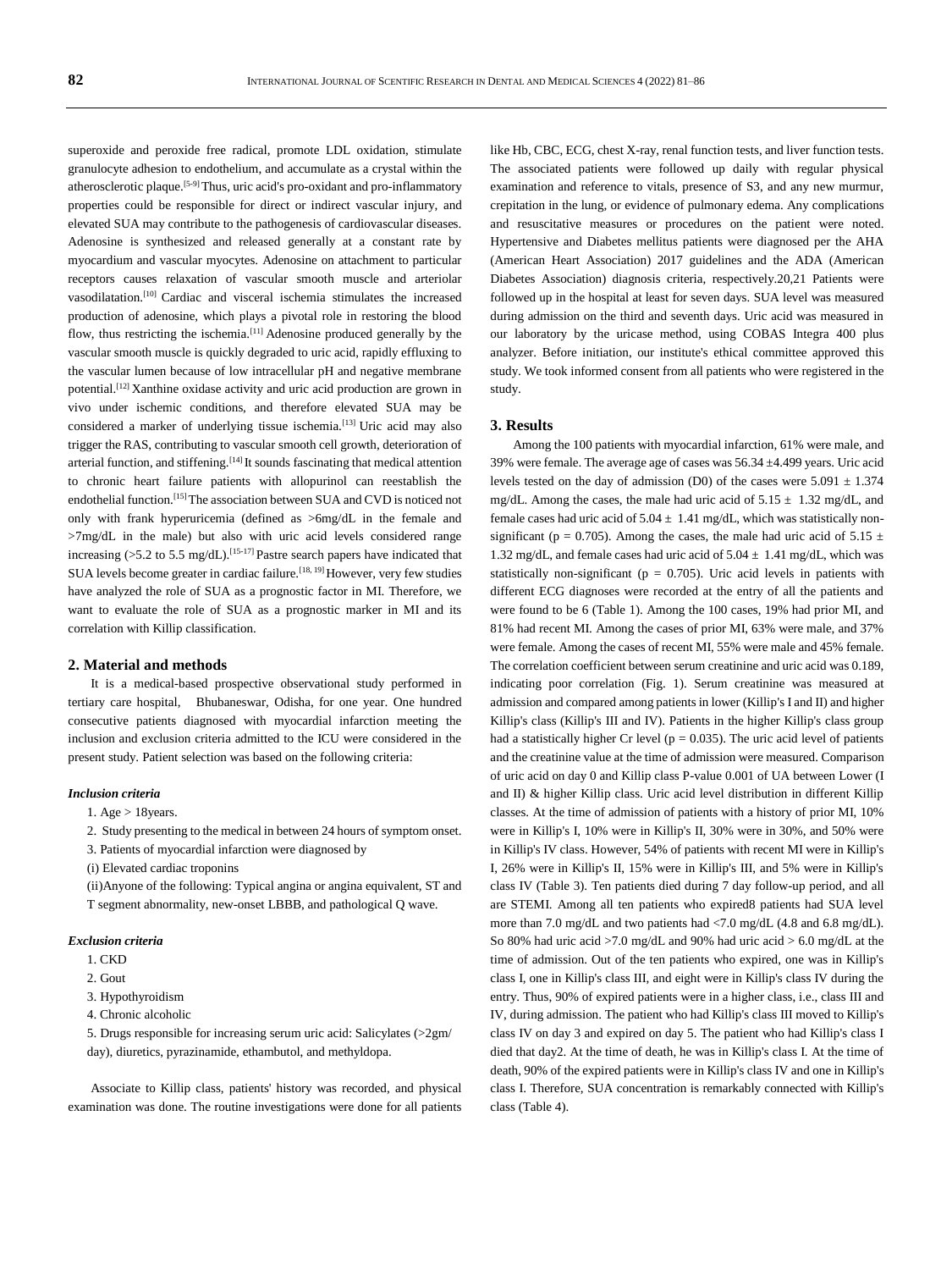| Table 1. Ofte acid levels in patients with unterent ECG diagnoses. |                   |                |  |  |
|--------------------------------------------------------------------|-------------------|----------------|--|--|
| <b>Patient characteristics</b>                                     | Uric acid day 0   | <b>P-value</b> |  |  |
| Male                                                               | $26.53 \pm 3.48$  | 0.778          |  |  |
| Female                                                             | $26.74 \pm 3.86$  |                |  |  |
| Obese                                                              | $5.12 \pm 1.41$   | 0.688          |  |  |
| Nonobese                                                           | $4.980 \pm 1.222$ |                |  |  |
| Diabetic                                                           | $4.891 \pm 1.418$ | 0.06           |  |  |
| Nondaibetis                                                        | $5.415 \pm 1.249$ |                |  |  |
| Hypertensive                                                       | $5.782 \pm 1.269$ | < 0.001        |  |  |
| Nonhypertensive                                                    | $3.913 \pm 0.398$ |                |  |  |
| History of MI                                                      |                   |                |  |  |
| Yes $(19)$                                                         | $6.93 \pm 0.96$   | < 0.05         |  |  |
| No $(81)$                                                          | $4.65 \pm 1.06$   |                |  |  |

**Table 1. Uric acid levels in patients with different ECG diagnoses.**

**Table 2. Comparision of uric acid level between STEMI and NSTEMI patients.**

| Day             | <b>STEMI</b>      | <b>NSTEMI</b>      | <b>P-value</b> |
|-----------------|-------------------|--------------------|----------------|
| URIC ACID 0 Day | $5.247 \pm 1.372$ | $3.827 \pm 0.3744$ | < 0.05         |
| URIC ACID 3 Day | $5.003 \pm 1.485$ | $3.827 \pm 0.3744$ | < 0.05         |
| URIC ACID 7 Day | $4.293 \pm 0.989$ | $3.827 \pm 0.3744$ | 0.126          |

**Table 3. Comparison of various parameters between those expired and survived cases.**

| <b>Factors</b>   | Expired $(N=10)$ | Recovered $(N=90)$ | <b>P-value</b> |
|------------------|------------------|--------------------|----------------|
| Number $(M; F)$  | 10(4:6)          | 90(57:33)          | 0.17           |
| <b>BMI</b>       | $27.24 \pm 2.11$ | $26.54 \pm 3.76$   | 0.569          |
| <b>FBS</b>       | $144 \pm 32.86$  | $144.72 \pm 49.69$ | 0.964          |
| <b>SBP</b>       | $80.8 \pm 22.13$ | $132.22 \pm 22.58$ | < 0.001        |
| <b>DBP</b>       | $49 \pm 13.83$   | $82.13 \pm 12.95$  | < 0.001        |
| S.creat on 0 Day | $1.31 \pm 0.25$  | $1.14 \pm 0.2$     | 0.008          |
| Uric acid 0 Day  | $7.11 \pm 0.89$  | $4.87 \pm 1.23$    | < 0.001        |

## **Table 4.Comparison of Killip's class between recent and past MI cases.**

| Killip's class | <b>Prior MI</b> | <b>Recent MI</b> |
|----------------|-----------------|------------------|
|                |                 | 44               |
|                |                 | 21               |
| Ш              |                 | 12               |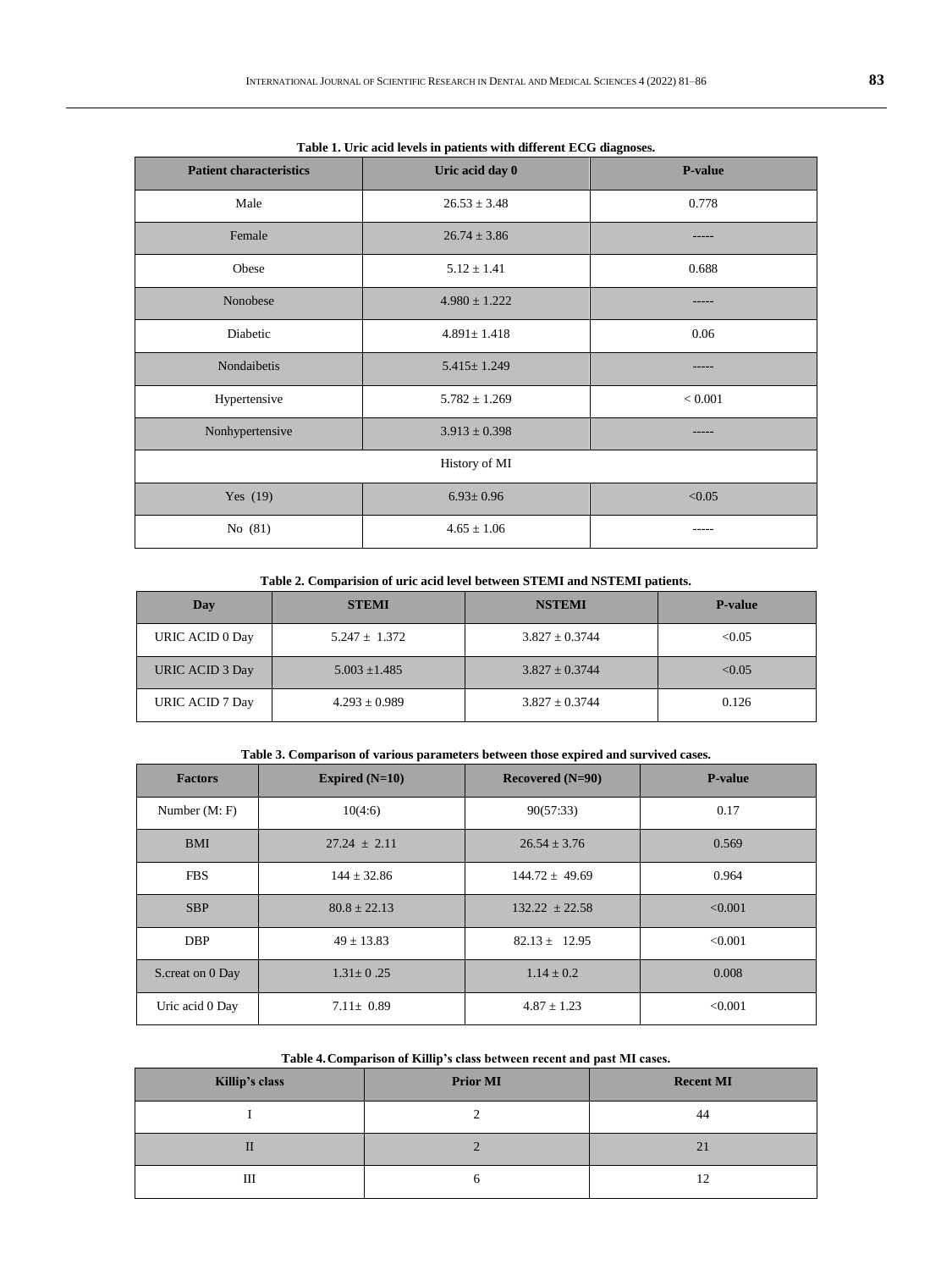| .     |    |                 |
|-------|----|-----------------|
| Total | ١q | Ω<br>$^{\circ}$ |

| Killip's class 0 Day | U0 Level (mg/dL) |                |                  |                  | <b>Total</b>     |
|----------------------|------------------|----------------|------------------|------------------|------------------|
|                      | $\leq 4.0$       | $4.1 - 5.5$    | $5.6 - 7.0$      | >7.0             |                  |
| Killip's IO Day      | 27               | 17             | 1                | 1                | 46               |
| 3 Day                | 42               | 12             | $\overline{c}$   | $\overline{0}$   | 56               |
| 7 Day                | 49               | 28             | 3                | 1                | 81               |
| Killip's II 0 Day    | 6                | 9              | $\overline{7}$   | $\overline{2}$   | 24               |
| 3 Day                | $\mathfrak{Z}$   | 8              | 3                |                  | 15               |
| 7 Day                | $\mathbf{0}$     | 3              | 6                | $\boldsymbol{0}$ | 9                |
| Killip's III 0 Day   | $\mathfrak{2}$   | 3              | 9                | 3                | 17               |
| 3 Day                | $\overline{2}$   | $\mathbf{1}$   | 5                | $\overline{0}$   | $\,8\,$          |
| 7 Day                | $\boldsymbol{0}$ | $\mathbf{0}$   | $\mathbf{0}$     | $\overline{0}$   | $\mathbf{0}$     |
| Killip's IV 0 Day    | $\mathbf{0}$     | $\overline{0}$ | $\overline{2}$   | 11               | 13               |
| 3 Day                | $\mathbf{0}$     | $\mathbf{1}$   | $\overline{2}$   | 15               | 18               |
| 7 Day                | $\mathbf{0}$     | $\overline{0}$ | $\boldsymbol{0}$ | $\boldsymbol{0}$ | $\boldsymbol{0}$ |
| Total                | 35               | 29             | 19               | 17               | 100              |

| Table 5. Comparison of uric acid level among different Killip's class on 0, 3 and 7 days. |  |  |
|-------------------------------------------------------------------------------------------|--|--|
|                                                                                           |  |  |

## **4. Discussion**

Our study found comparable uric acid levels between males and females. A similar non-significant difference in uric acid levels was observed between male and female study populations by Bhattacharya et al.[22] and Nadker et al.<sup>[23]</sup> (Table 1). However, Kojima et al.<sup>[24]</sup> and Prasanth et al.<sup>[25]</sup> found a significantly higher uric acid level in males compared to females. A study with a larger population is required to clarify this difference. In our study, obesity is not associated with increased uric acid levels compared to nonobese patients (Table 1). A non-significant correlation (coefficient of correlation 0.019) was found between BMI and uric acid. Bonora E et al.<sup>[26]</sup> found higher uric acid levels in the obese patient. The lower uric acid level in obese patients in our study is probably due to fewer patients with obesity (17 with BMI 30-35 and only 2 with BMI $>35$  kg/m<sup>2</sup>). Our study shows a statistically significant difference in uric acid levels between hypertensives and non-hypertensives (Table 1). These correlates are with Behera S et al.<sup>[27]</sup> and Sokhanvar et al.<sup>[28]</sup> studies. This finding did not correlate with studies like Shetty et al.,<sup>[29]</sup> S Agarwal et al.<sup>[30]</sup> who found no statistical significance in uric acid levels between hypertensives and non-hypertensives. In our study, 62% of patients had Diabetes. Statistically, a difference was not found between diabetic and non-diabetic patients (Table 1). Diabetic and nondiabetic patients had comparable SUA levels on Day 0. This result is observed by Das et al.,<sup>[31]</sup> which shows no relation between SUA level and Diabetes. However, this study is in opposition to other studies by Behera S et al. 32that explained that hyperuricemia is related to T2DM. There was a significant difference between serum uric acid concentration of patients with recent MI and prior MI at the time of admission (Table 1). Serum uric acid levels were significantly higher in patients with a history of IHD. Patients who were known cases of IHD were in higher Killip's class (Similar findings were observed in the study by Kojima et al.<sup>[24]</sup> and Nadker et al.<sup>[23]</sup> Among all cases, 11% of patients had NSTEMI, and 89% had STEMI (Table 2). Patients of STEMI had significantly higher uric acid on day  $0$  ( $p<0.01$ ) and day 3 (p=0.01). We observed higher uric acid levels in STEMI due to a higher ischemic burden. A higher but statistically non-significant uric acid level on day 0 was observed in STEMI compared to NSTEMI by Bhattacharya et al.<sup>[22]</sup> In our study, we had 81% patients with recent MI, and 19% had previous MI.patients with prior history of MI who had significantly high levels of serum uric acid. They were in a higher killips class than those with recent MI (Table 4). Previous studies have shown that serum uric acid level increases in cardiac failure. [31] In our study, serum uric acid levels correlate with the severity of cardiac failure on day 0, day 3, and day 7. Patients with a higher quartile of uric acid were in the higher Killip's class, and those in the lower quartile were in, the lower Killip class(Table 5). This finding is consistent with Behera et al.,<sup>[32]</sup> Bhattacharya et al.<sup>[22]</sup> and Das et al.<sup>[31]</sup> Ten patients died during 7 day follow-up period, and all are STEMI. Among all ten patients who died, 8 patients had serum uric acid levels of more than 7.0 mg/dL, and two patients had <7.0 mg/dL (4.8 and 6.8 mg/dL) (Table 3). So 80%of patient who died, had uric acid >7.0 mg/dL and 90% had uric acid > 6.0 mg/dL at the time of admission. Abhisekhet al.<sup>[31]</sup> observed a similar finding of the ten patients who expired; one was in Killip's class I, one in Killip's class III, and eight were in Killip's class IV at the time of admission. Thus, 90% of patients who died were in a higher class, i.e., class III and IV, at the time of admission. The patient who had Killip's class III shifted to Killip's class IV on day 3 and expired on day 5. The patient who had Killip's class I died on day 2. At the time of death, he was in Killip's class I. At the time of death, 90% of the expired patients were in Killip's class IV and one in Killip's class I. Therefore, serum uric acid concentration is significantly correlated with Killip's class. Similar findings were observed by Prasanthet al25and Das et al.<sup>[31]</sup> In our study, the patients who expired had statistically significantly higher uric acid and creatinine and lower blood pressure on admission than those who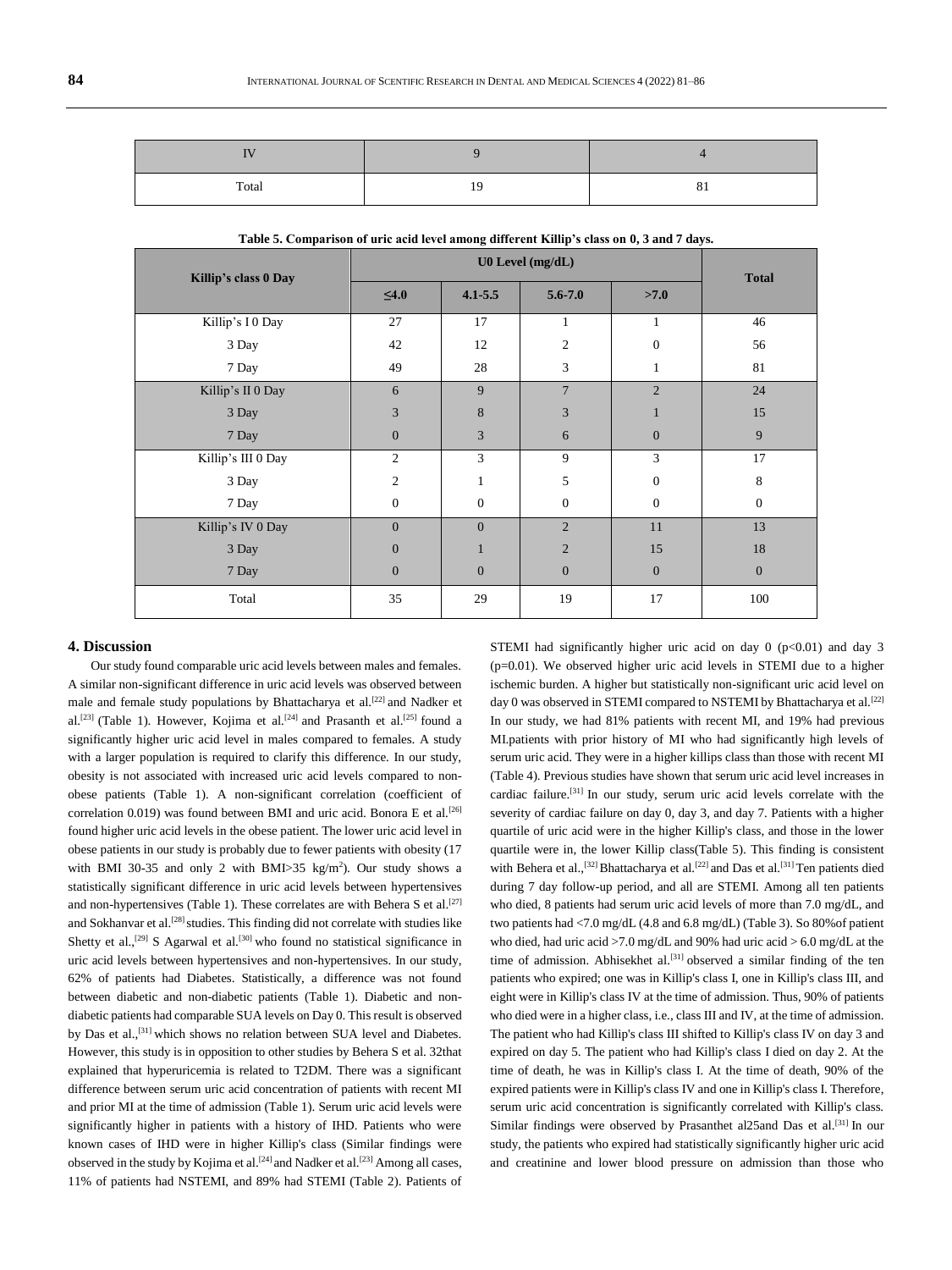survived. This finding is inconsistent with a study by Behera et al.<sup>[32]</sup> Bhattacharya et al.,<sup>[22]</sup> and Das et al.<sup>[31]</sup>

## **5. Conclusion**

Our study concluded that hypertension and prior history of MI are associated with higher uric acid levels. Patients with ST-elevation MI had significantly higher day 0 and day 3 uric acid levels compared to non-ST elevation MI. We found that SUA level carries a significant predictive value on admission regarding the prognosis in patients with MI, as patients with a high uric acid level at presentation had a higher Killip class. Patients with high uric acid levels are at risk of progressing to higher Killip class even if they are in low Killip class at presentation. SUA levels and Killip's class are affected remarkably by past MI and are higher for patients with prior MI. Patients with hypotension at admission had higher mortality after myocardial infarction. A combination of Killip's class and SUA level after acute MI is a better prognosticator of mortality after AMI. Combining hypotension at the time of entrance to SUA level and Killip's class after MI will still be a better prognosticator of mortality after AMI.

#### **Conflict of Interest**

The authors declared that there is no conflict of interest.

#### **Acknowledgements**

We are thankful to all mothers who participated in this research study and give their valuable time to response all required information.

# **References**

- [1] Park K. Park's textbook of preventive and social medicine. Jabalpur. Banarasidas Bhanot. 2011;463.
- [2] Wu Y, Pan N, An Y, Xu M, Tan L, Zhang L. Diagnostic and prognostic biomarkers for myocardial infarction. Frontiers in Cardiovascular Medicine. 2021;7:617277. https://doi.org/10.3389/fcvm.2020.617277.
- [3] Sautin YY, Johnson RJ. Uric acid: the oxidant-antioxidant paradox. Nucleosides, Nucleotides, and Nucleic Acids. 2008;27(6-7):608-19. https://doi.org/10.1080/15257770802138558.
- [4] Chen Y, Tao Y, Zhang L, Xu W, Zhou X. Diagnostic and prognostic value of biomarkers in acute myocardial infarction. Postgraduate medical journal. 2019;95(1122):210-6. http://dx.doi.org/10.1136/postgradmedj-2019-136409.
- [5] Arthur S, Sundaram U. Inducible nitric oxide regulates intestinal glutamine assimilation during chronic intestinal inflammation. Nitric Oxide. 2015;44:98-104. https://doi.org/10.1016/j.niox.2014.12.006.
- [6] Țăpoi L, Șalaru DL, Sascău R, Stătescu C. Uric Acid—An Emergent Risk Marker for Thrombosis?. Journal of Clinical Medicine. 2021;10(10):2062. https://doi.org/10.3390/jcm10102062.
- [7] Batista NV, Barbagallo M, Oliveira VL, Castro-Gomes T, Oliveira RD, Louzada-Junior P, Pinheiro GR, Mantovani A, Teixeira MM, Garlanda C, Amaral FA. The long pentraxin 3 contributes to joint inflammation in gout by facilitating the phagocytosis of monosodium urate crystals. The Journal of Immunology. 2019;202(6):1807-14. https://doi.org/10.4049/jimmunol.1701531.
- [8] Sautin YY, Johnson RJ. Uric acid: the oxidant-antioxidant paradox. Nucleosides, Nucleotides, and Nucleic Acids. 2008;27(6-7):608-19. https://doi.org/10.1080/15257770802138558.
- [9] Russo B, Menduni M, Borboni P, Picconi F, Frontoni S. Autonomic nervous system in obesity and insulin-resistance—The complex interplay between leptin and central nervous system. International Journal of

Molecular Sciences. 2021;22(10):5187. https://doi.org/10.3390/ijms22105187.

- [10] Gryszczyńska B, Budzyń M, Formanowicz D, Wanic-Kossowska M, Formanowicz P, Majewski W, Iskra M, Kasprzak MP. Selected atherosclerosis-related diseases may differentially affect the relationship between plasma advanced glycation end products, receptor sRAGE, and uric acid. Journal of clinical medicine. 2020;9(5):1416. http://dx.doi.org/10.3390/jcm9051416.
- [11] Martínez MS, García A, Luzardo E, Chávez-Castillo M, Olivar LC, Salazar J, Velasco M, Rojas Quintero JJ, Bermúdez V. Energetic metabolism in cardiomyocytes: molecular basis of heart ischemia and arrhythmogenesis. Vessel Plus. 2017;1:130-41. https://doi.org/ https://doi.org/10.20517/2574-1209.2017.34.
- [12] Guieu R, Deharo JC, Maille B, Crotti L, Torresani E, Brignole M, Parati G. Adenosine and the cardiovascular system: The good and the bad. Journal of clinical medicine. 2020;9(5):1366. https://doi.org/10.3390/jcm9051366.
- [13] Wang H, Yang J, Sao J, Zhang J, Pang X. The prediction of cardiac events in patients with acute ST segment elevation myocardial infarction: A meta–analysis of serum uric acid. Open life sciences. 2018;13(1):413- 21. https://doi.org/10.1515/biol-2018-0050.
- [14] Ullah W, Khanal S, Khan R, Basyal B, Munir S, Minalyan A, Alraies MC, Fischman DL. Efficacy of allopurinol in cardiovascular diseases: a systematic review and meta-analysis. Cardiology Research. 2020;11(4):226-32. https://doi.org/10.14740/cr1066.
- [15] Brant LC, Barreto SM, Passos VM, Ribeiro AL. Reproducibility of peripheral arterial tonometry for the assessment of endothelial function in adults. Journal of hypertension. 2013;31(10):1984-90. https://doi.org/10.1097/HJH.0b013e328362d913.
- [16] Borghi C, Rosei EA, Bardin T, Dawson J, Dominiczak A, Kielstein JT, Manolis AJ, Perez-Ruiz F, Mancia G. Serum uric acid and the risk of cardiovascular and renal disease. Journal of hypertension. 2015;33(9):1729-41. https://doi.org/10.1097/HJH.0000000000000701.
- [17] Alem MM, Alshehri AM, Cahusac PM, Walters MR. Effect of xanthine oxidase inhibition on arterial stiffness in patients with chronic heart failure. Clinical Medicine Insights: Cardiology. 2018. https://doi.org/10.1177%2F1179546818779584.
- [18] Szyszka M, Skrzypczyk P, Panczyk-Tomaszewska M. URIC ACID IN PEDIATRIC PATIENTS WITH PRIMARY HYPERTENSION. Journal of Hypertension. 2021;39:e189. https://doi.org/10.1097/01.hjh.0000746548.66512.e7.
- [19] Farag MM, Ashour EH, El-Hadidy WF. Amelioration of High Fructose Diet-Induced Insulin Resistance, Hyperuricemia, and Liver Oxidative Stress by Combined Use of Selective Agonists of PPAR-α and PPAR-γ in Rats. Dubai Medical Journal. 2020;3(2):76-86. https://doi.org/10.1159/000506899.
- [20] Muiesan ML, Agabiti-Rosei C, Paini A, Salvetti M. Uric acid and cardiovascular disease: an update. European Cardiology Review. 2016;11(1):54-9. https://doi.org/10.15420/ecr.2016:4:2.
- [21] Yeldandi AV, Patel YD, Liao M, Kao FT, Rao MS, Reddy JK, Le Beau MM. Localization of the human urate oxidase gene (UOX) to 1p22. Cytogenetic and Genome Research. 1992;61(2):121-2. https://doi.org/10.1159/000133386.
- [22] Bhattacharya I, Dawson L, Sharma S. Prognostic significance of p53, Ki-67 and Bcl-2 in leukoplakia and squamous cell carcinoma of the oral cavity. National Journal of Laboratory Medicine. 2017;6:16-21.